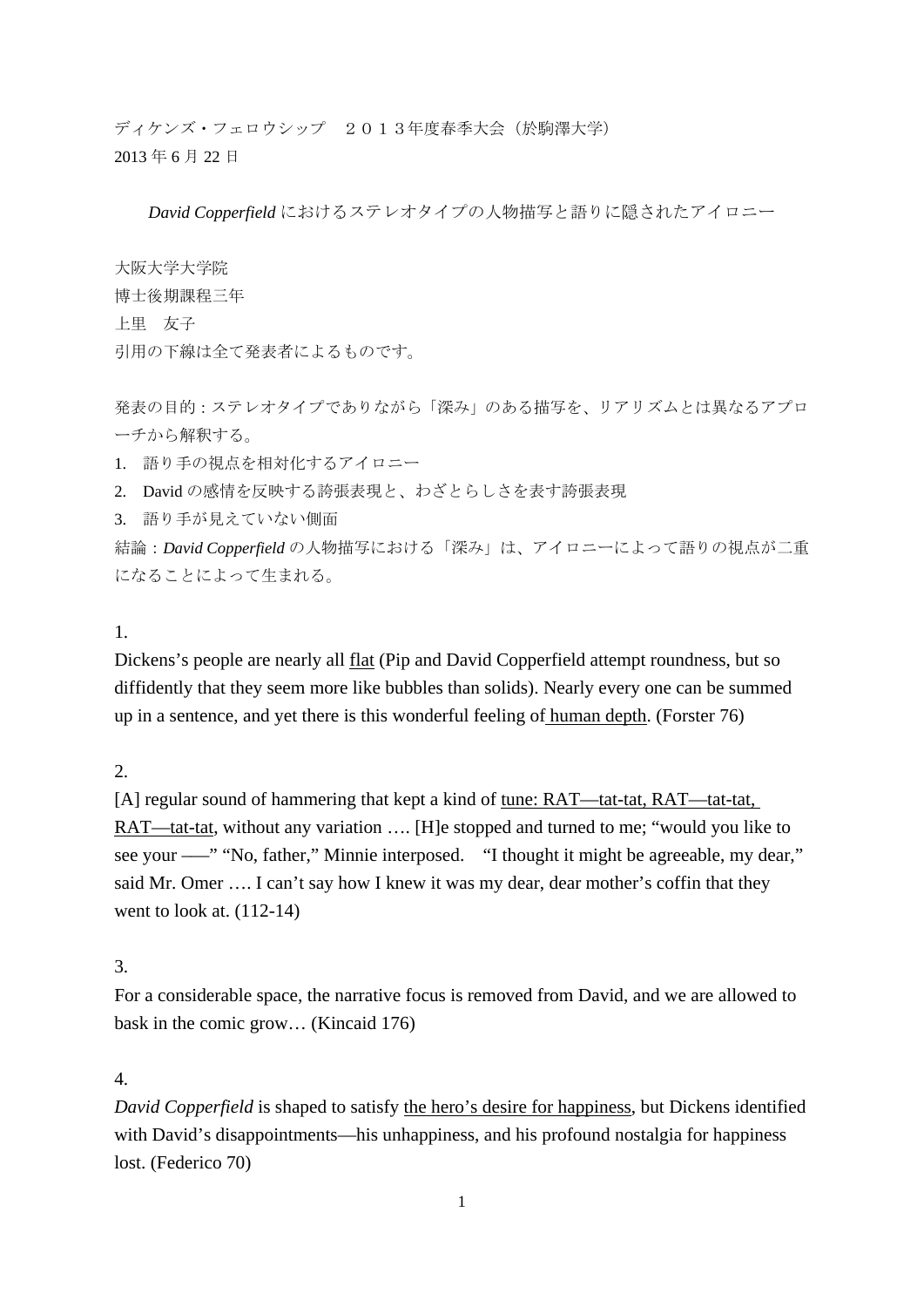#### 5.

"I ne—ver—will—desert Mr. Micawber!"

Mr. Micawber was so deeply affected by this proof of her devotion (as to me, I was dissolved in tears), that he hung over her in a passionate manner imploring her to look up, and to be calm. (152)

#### 6.

"Daisy, if anything should ever separate us, you must think of me at my best, old boy" …. He was fast asleep; lying, easily, with his head upon his arm, as I had often seen him lie at school …. But he slept—let me think of him so again—as I had often seen him sleep at school; and thus, in this silent hour, I left him. (370)

#### 7.

"Daisy, I believe you are in earnest, and are good. I wish we all were!" (272)

### 8.

If any one had told me, then, that all this was a brilliant game, played for the excitement of the moment, for the employment of high spirits, in the thoughtless love of superiority, in a mere wasteful careless course of winning what was worthless to him, and next minute thrown away—I say, if any one had told me such a lie that night, I wonder in what manner of receiving it my indignation would have found a vent! (265)

### 9.

"Oh, Doady, after more years, you never could have loved your child-wife better than you do; and after more years, she would so have tried and disappointed you, that you might not have been able to love her half so well! I know I was too young and foolish. It is much better as it is!" (647)

要旨: *David Copperfield* の人物描写に「深み」があるように見えるのは、語り手の視点の後ろ に相対化された視点、アイロニーが隠されているからである。アイロニーによって生み出される 描写の「奥行」は自然で多面的な描写のそれとは違って、あくまで「扁平」な描写を見つめる目 線を相対化することによって生み出されているので、リアリズムかどうかという定義からは解釈 できない深さなのである。